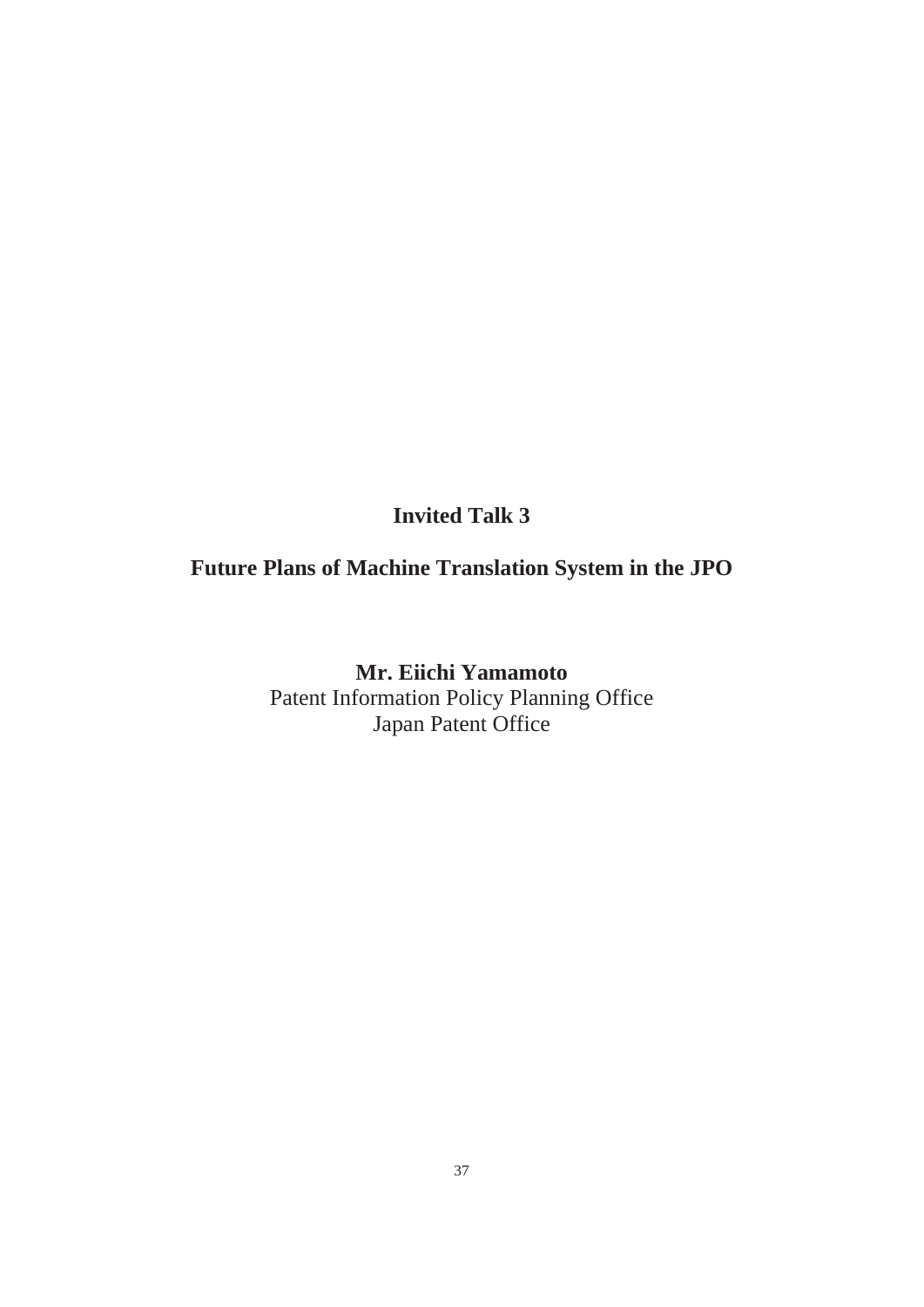

## *Future Plans of Future Plans of Machine Translation System in the JPO Machine Translation System in the JPO*

**September 2011, Xiamen September 2011, Xiamen**

#### **Eiichi Yamamoto Eiichi Yamamoto Patent Information Policy Planning Office Japan Patent Office Japan Patent Office**

## **Contents**

- *1. Outline for Dissemination Policy of Industrial Property issemination Policy of Industrial Property Information in English Information in English*
- *2. Mutual Use of Examination 2. Mutual Use of Examination-related Information with related Information with Foreign Foreign IP Offices by Utilizing the Machine Translation IP Offices by Utilizing the Machine Translation*
- *3. Efforts to Improve Accuracy of the Machine Translation 3. Efforts to Improve Accuracy of the Machine Translation*
- *4. Future Vision of the 4. Future Vision of the Machine Translation Utilization Machine Translation Utilization Conducted by IP5 Conducted by IP5*
- **5. Future Plan of the JPO Operations and Systems, and** *Further Utilization of the Machine Translation Further Utilization of the Machine Translation*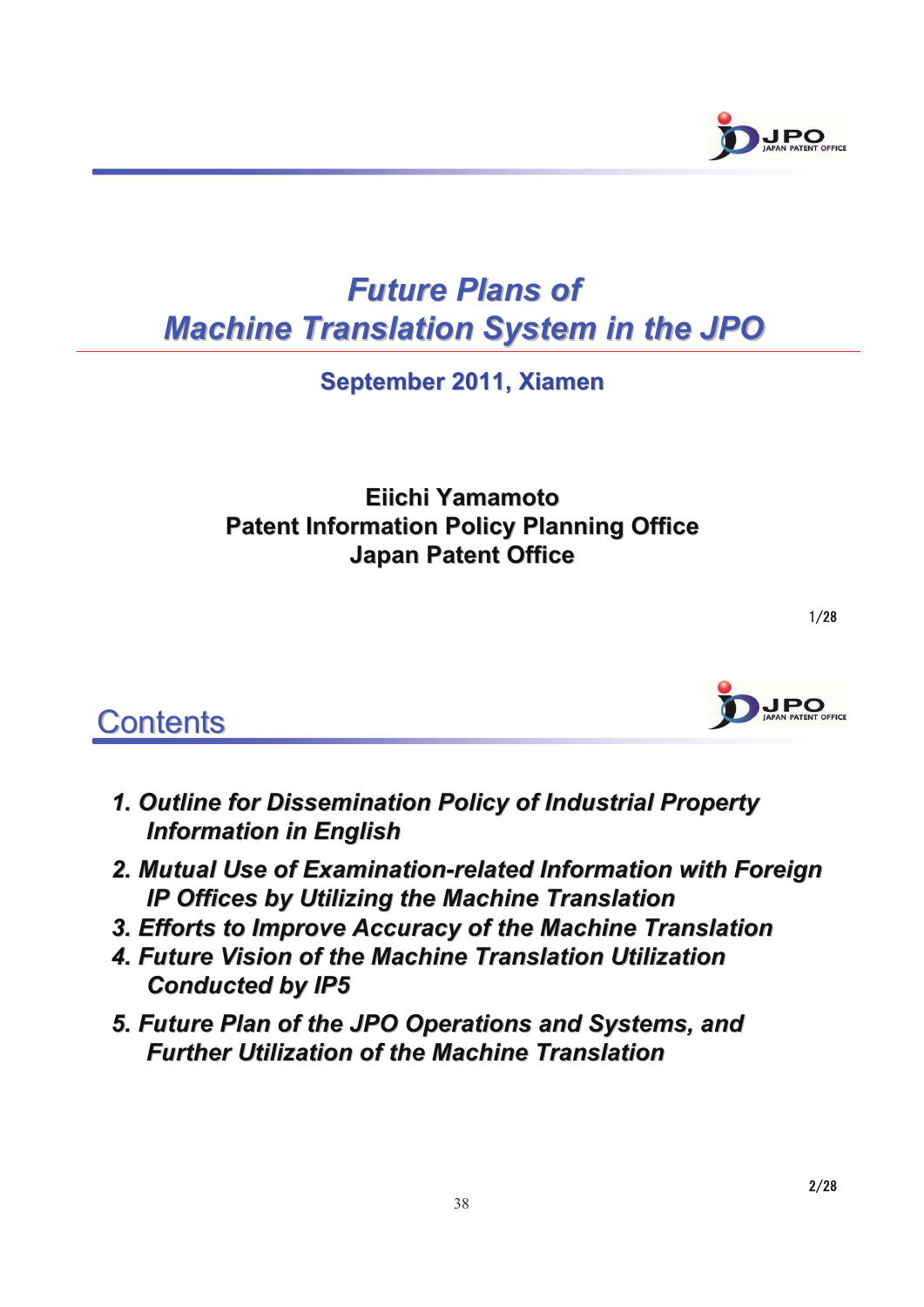

# **1. Outline for Dissemination Policy of Industrial Property** *Information in English Information in English*

 $3/28$ 

**JPO** 

## History of Industrial Property Information Web Service

| Apr.1996 JPO Official Website launched                                      |
|-----------------------------------------------------------------------------|
| Apr.1997 "Patent Abstracts of Japan (PAJ)" retrieval service                |
| released                                                                    |
| Mar.1999 "Industrial Property Digital Library (IPDL)" started on the        |
| website                                                                     |
| Mar.2000 Patent Gazette "Full-text Translation" service released            |
| Feb. 2003 The Official Website renewed                                      |
| Mar.2004 Design Gazette "Full-text Translation" service released            |
| <b>Oct.2004 IPDL transferred to National Center for Industrial Property</b> |
| <b>Information and Training (INPIT) Website</b>                             |
| Oct.2004 "Advanced Industrial Property Network (AIPN)" released             |
| to IP Offices                                                               |
|                                                                             |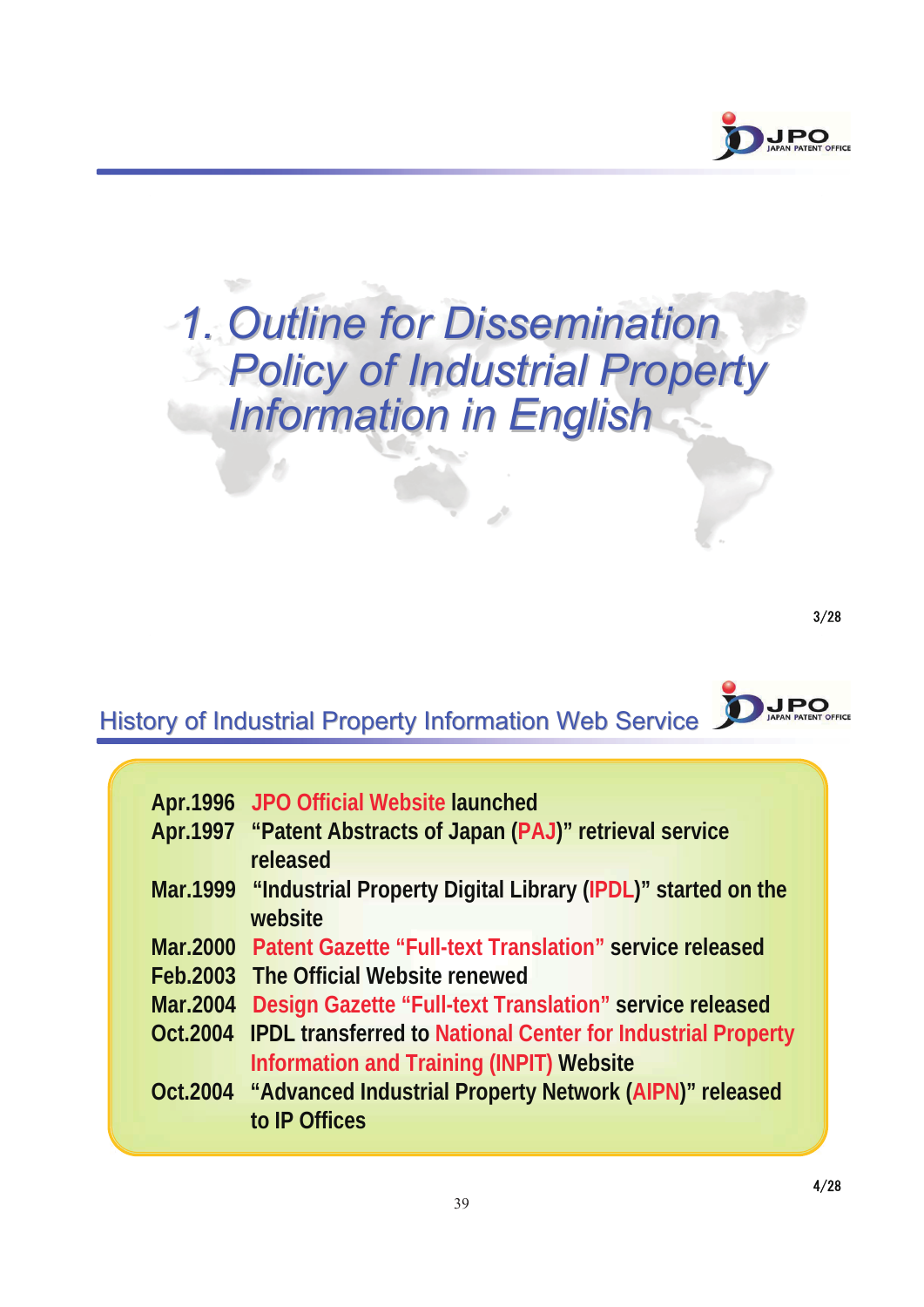**Industrial Property Information Dissemination** 



#### **JPO : Policy Making on Industrial Property Information Dissemination**

#### **INPIT : Provision of Basic and Primary Information**

#### **Databases with Machine Translation**

**IPDL (Industrial Property Digital Library) IPDL (Industrial Property Digital Library)** Offering 80 million IP information in Japanese and MT English to Public users.

#### **AIPN (Advanced Industrial Property Network) AIPN (Advanced Industrial Property Network)**

Offering patent application information and dossiers in MT English to foreign IP Offices.

**JPO** 

## **IPDL (Industrial Property Digital Library)**

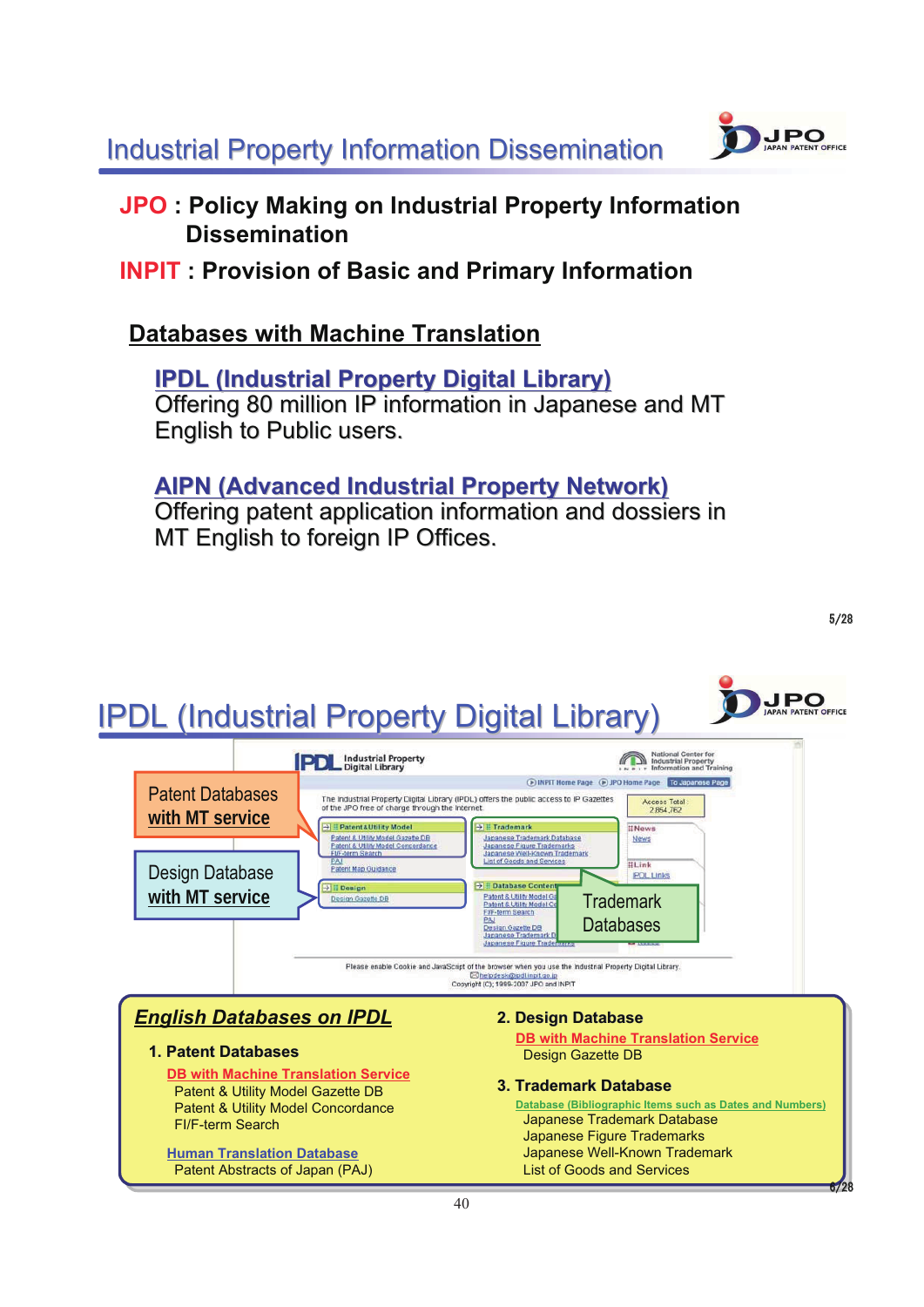## **IPDL (Industrial Property Digital Library)**



<u>- Full-text Patent and Design Publication by MT -</u>

Patents and design gazettes can be searched number-searched. -

All information (except drawings) is translated by machine translation system.





 $7/28$ 

**2. Mutual Use of Examination**related Information with Foreign *IP Offices by Utilizing the Machine Translation Machine Translation*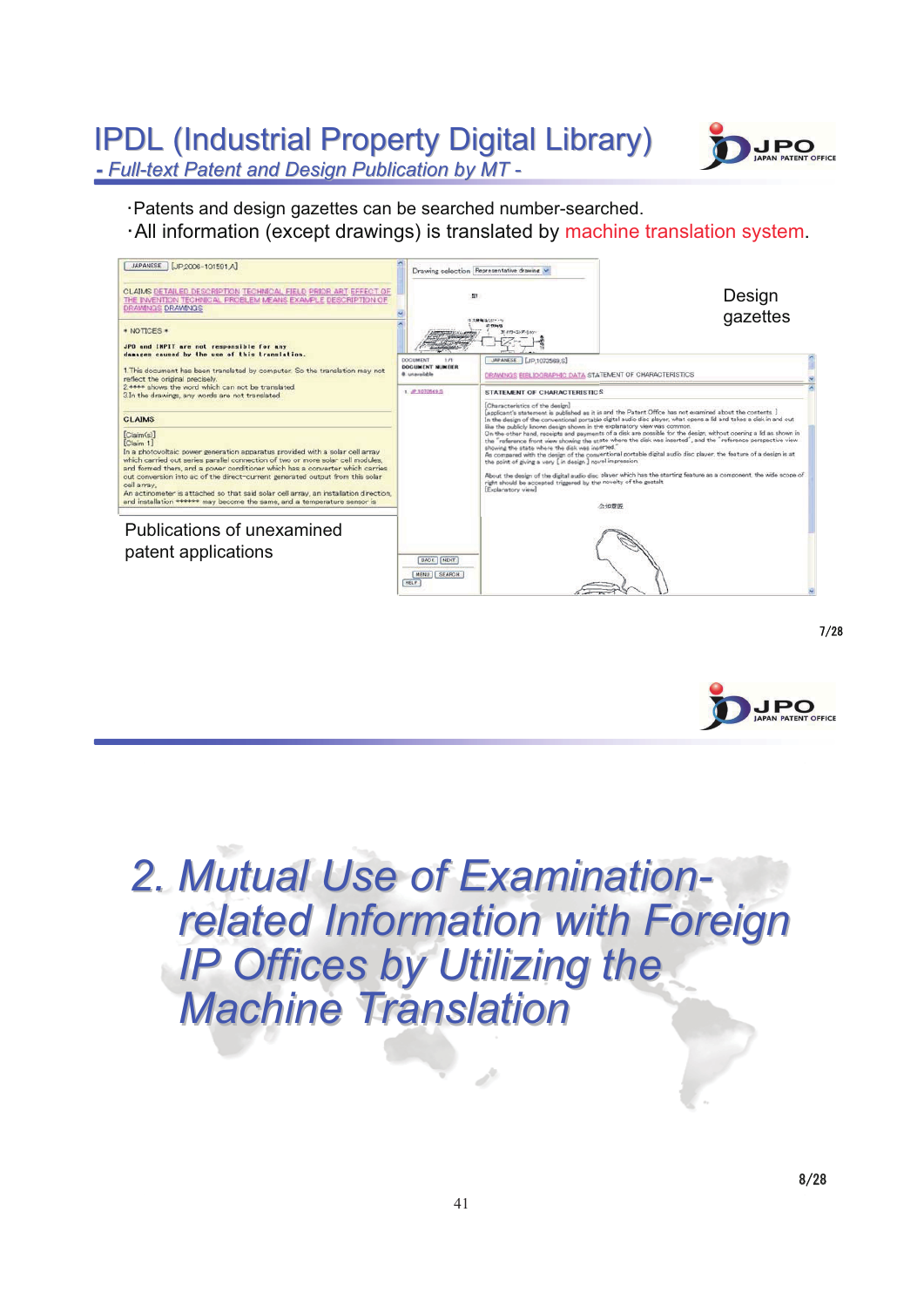#### Provision of the JPO Examination Results in English

#### **AIPN: Advanced Industrial Property Network**



## Advanced Industrial Property Network (AIPN)

*- Example of File Wrapper Document Retrieval Example of File Wrapper Document Retrieval -*



JPO

ATENT OFFICE

• File wrapper documents are provided in English • All the Japanese information in FW is translated into English by MT system ENGLISH JAPANESE Note: Japa ese environment is required to properly display Japanese characters.<br>use a TIFF image plug-in on your system in order to view image files directly. ENGLISH JAPANESE Note: Japanese environment is required to properly display Japanese characters.<br>You must install and use a TIFF image plug-in on your system in order to view image files directly. ed by machine translation and may contain errors. The JPO, the INPIT, and those who drafted this<br>are not responsible for the result of the translation. :<br>ed with asterisks (\*\*\*\*)<br>nslated and shown as it is Disclaimer:<br>This English translation is produced by machine translation and may contain errors. The JPO, the INPIT, and those who drafted this<br>document in the original language are not responsible for the result of the tra Notification of  $\begin{array}{c} 008 \\ 008 \; / \; \mathrm{Priority} \end{array}$ notes:<br>1. Untranslatable words are replaced with asterisks (\*\*\*\*).<br>2. Texts in the figures are not translated and shown as it is Reasons for Refusal Translated: 16:32:55 JST 06/05/2008<br>Dictionary: Last updated 05/30/2008 / Priority: Notification **Description** cation for patent 2001-123456 Sation for patent 2001-<br>5(2003) August 12<br>**I**, Nobuhiro 9341 3800<br>:: NISHIKAWA, Shigeaki<br>t Law Section 29(2) [Document Name] Description

[Title of the Invention] Flexible copper-clad sheet

 $[Claim(s)]$ 

 $\textbf{IClaim 1] In the flexible copper-clad sheet with which the copper layer was formed on the flexible polymer base material (1) The surface of a flexible polymer base material is mostly dotted with the material independent minute metal memberal number at homogeneous, for The part which is not dotted with the membrane with the minute surface of a flexible polymer base material has averaged depth (d)0.1-2.0micrometer inpression structure from the surface of 3) flexibility polymer base material. The flexible copper-clad sheet characterized by forming the intermediate metal layer and the copper layer in this order.$ 

refused for the reason mentioned below. If the applicant has any argument<br>argument should be submitted within 60 days from the date on which this Reason

n the each claim listed below of this patent application should not be granted a<br>n of Patent Law Section 29 (2) for the reason that the claimed invention(s)<br>ade by persons who have common knowledge in the technical field t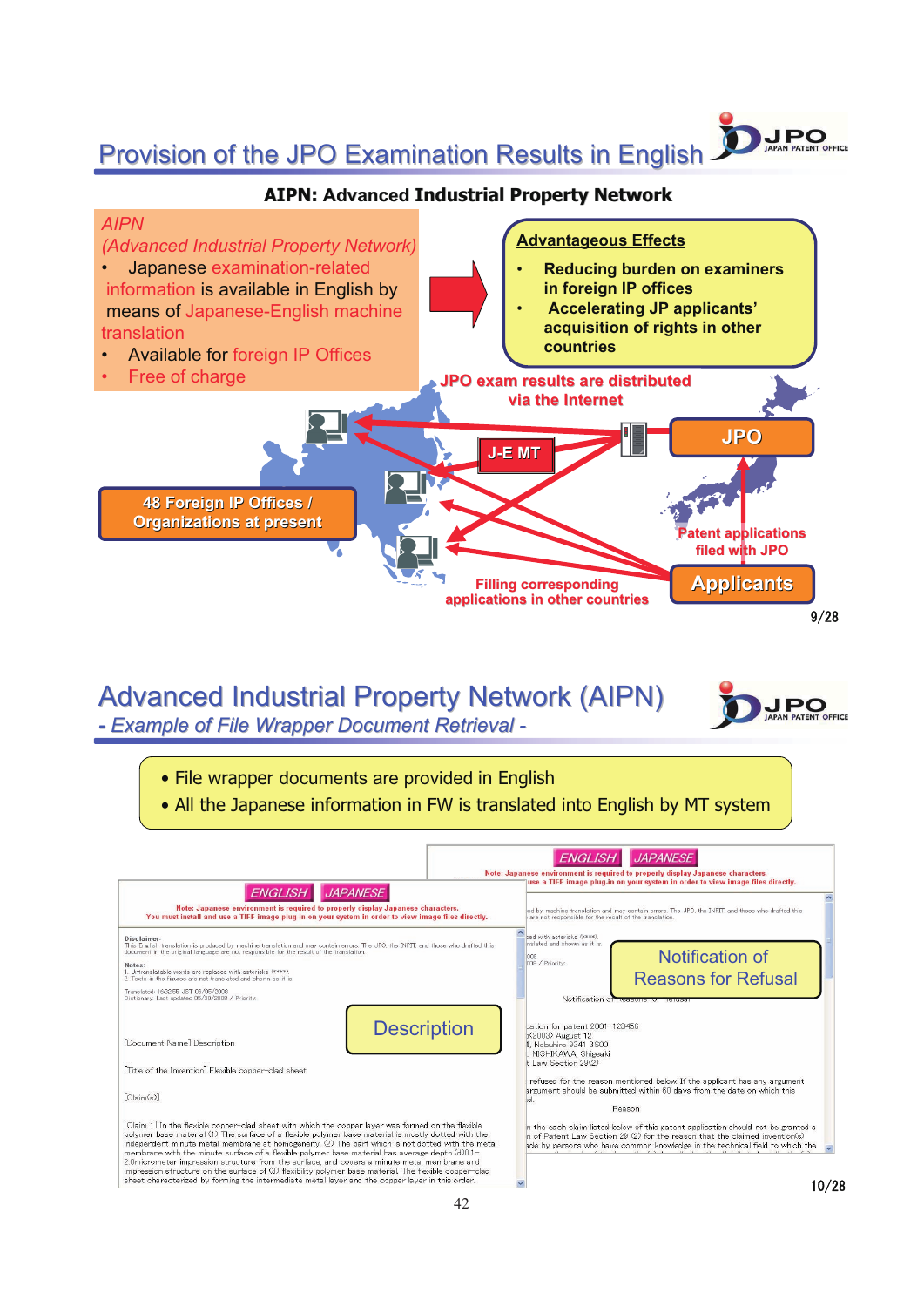#### Advanced Industrial Property Network (AIPN) *- Example of File Wrapper Search Example of File Wrapper Search -*



**JPO** PATENT OFFICE

#### **File Wrapper Document List**

• The result of file wrapper search comes out in English



## Advanced Industrial Property Network (AIPN)

**-** Patent Examination Cooperation -

#### **Patent Prosecution Highway (PPH)**

On condition that a patent application has been determined to be allowable in the first office, the application is qualified for accelerated examination through a simple procedure according to a request from an applicant in the second office.

- -It assists applicants to obtain a foreign patent expeditiously.
- -It reduces burden of examination and enhances quality of examination for Offices.

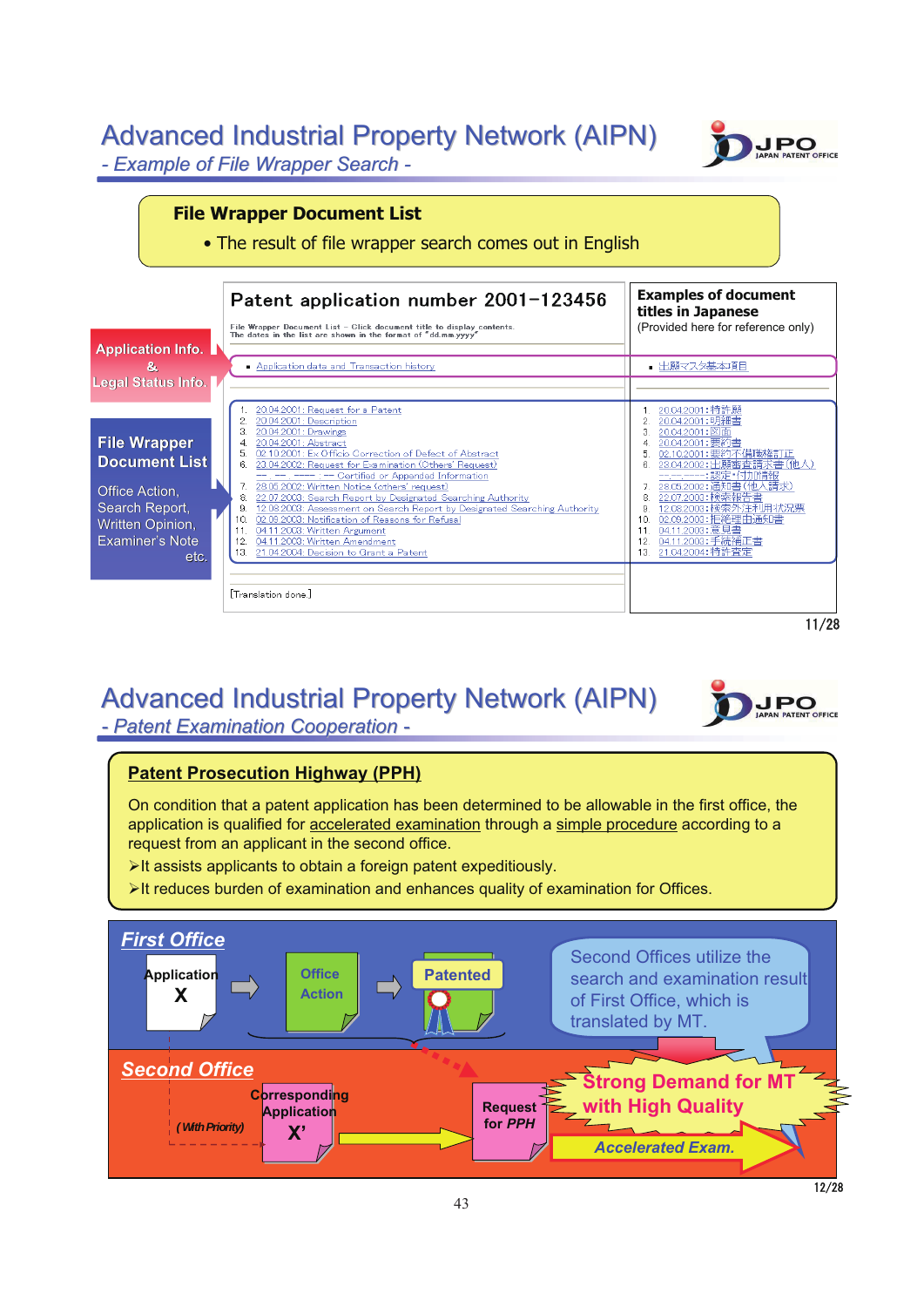

# **3. Efforts to Improve Accuracy of** *the Machine Translation the Machine Translation*

 $13/28$ 



#### Efforts to Improve Accuracy of the Machine Translation

#### **Collecting, Registering Unknown Terms and Words**

To collect words and terms which failed to be translated in AIPN or IPDL, and register the corresponding translations in the dictionary (5,000/year)

#### **Receiving Report and Feedback from Other IP Offices Overseas Mistranslation Report**

With reports from users (examiners in IPOs overseas including EPO, USPTO) on mistranslations detected in AIPN, the reported mistranslations are reviewed, and if necessary, the appropriate translations will be registered in the dictionary.

#### **Feedback from the Users**

Fill-in questionnaire is provided on AIPN, to collect information from the users on how they have utilized the JPO examination results.

 **Preprocessing the Documents in Original Language before MT** Pre-editing or pre-formatting of document data before MT, replacing with appropriate characters (e.g., changing tags)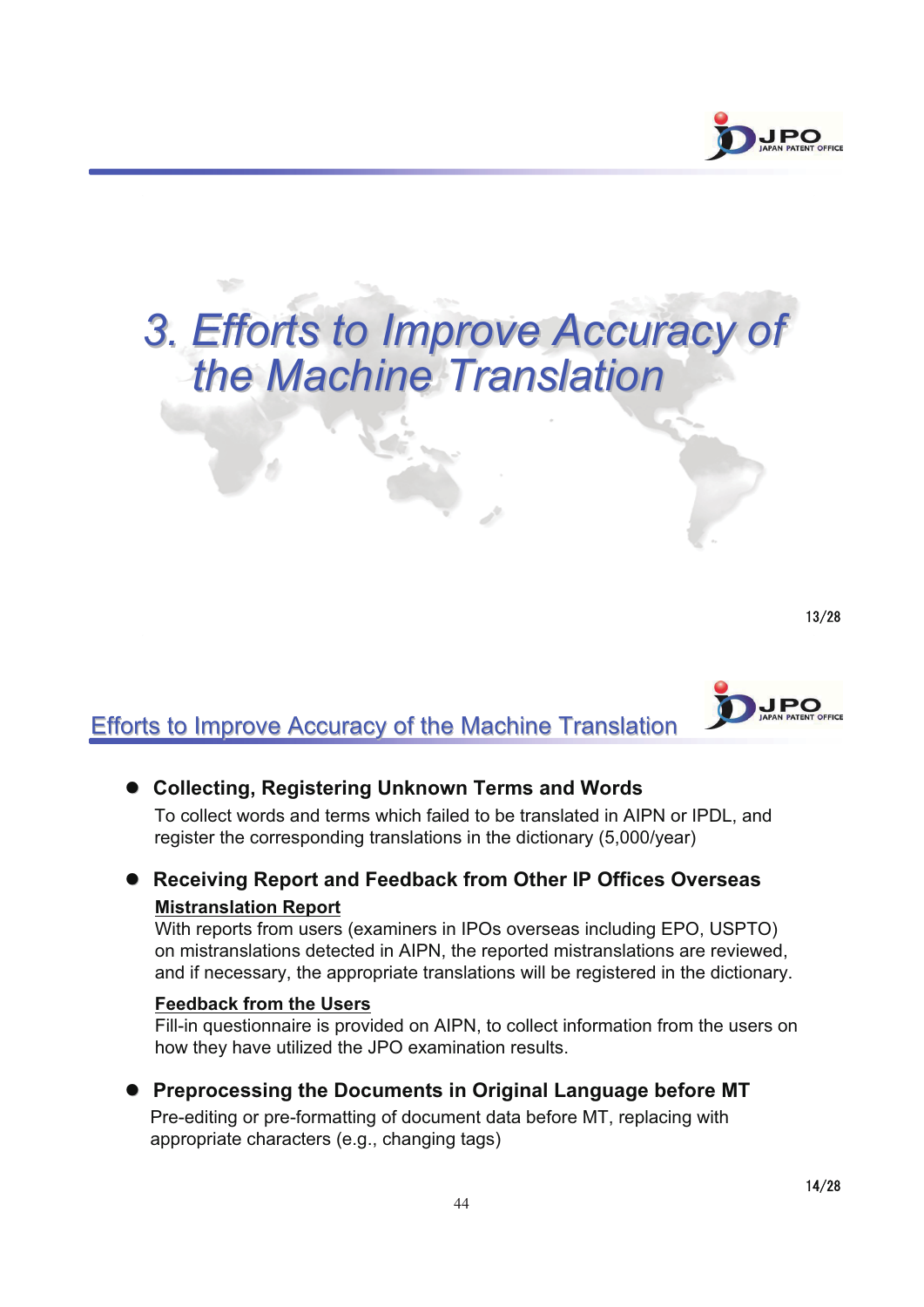Efforts to Improve Accuracy of the Machine Translation



Studies for Improvement of Translation Accuracy (J-E machine translation in AIPN)

Analyzing Notifications of Reasons for Refusal and registering expressions that can be used as fixed sentences in the dictionaries

**FY2003: Analyze unknown words, phrases and fixed sentences in Notifications of Reasons for Refusal Conclusion: Entering above in translation engine is an effective measure**

**FY2007: Analyze and extract frequently used unknown terms, phrases and fixed sentences from one of the frequently used provisions (Patent Law Article 29-2) \*20,000 Notifications of reasons for Refusal FY2008: Analyze and extract unknown terms, phrases and fixed sentences from some of the frequently used provisions (Patent Law Article 29(1)iii, Article 29-2 and Article 36) to expand the survey results of the previous year \*40,000 Notifications of Reasons for Refusal**

Registration of Routine Expressions from Examiners' Drafts (FY2010)

Routine expressions which examiners use in drafts (e.g. notice of refusal, dismissal of amendment) to be registered in the dictionary.

 $15/28$ 



#### **Efforts to Improve Accuracy of the Machine Translation**

- **Studies for Improvement for Accuracy of the Machine Translation Studies for Improvement for Accuracy of the Machine Translation (FY2010) (FY2010)**

**Study on Japanese-Chinese Machine Translation**  $\overline{a}$  $\overline{a}$ 

- **Chinese machine translation of Japanese patent applications**
- **Analysis of accuracy of the Machine Translation and**

**recognition and measures for the challenges.**

**Study on Japanese-English Machine Translation** -

 **Assessing the quality of Japanese-English machine translation on AIPN**

 **By conducting the human evaluation and multiple automatic evaluations, examining the accuracy of automatic evaluations**

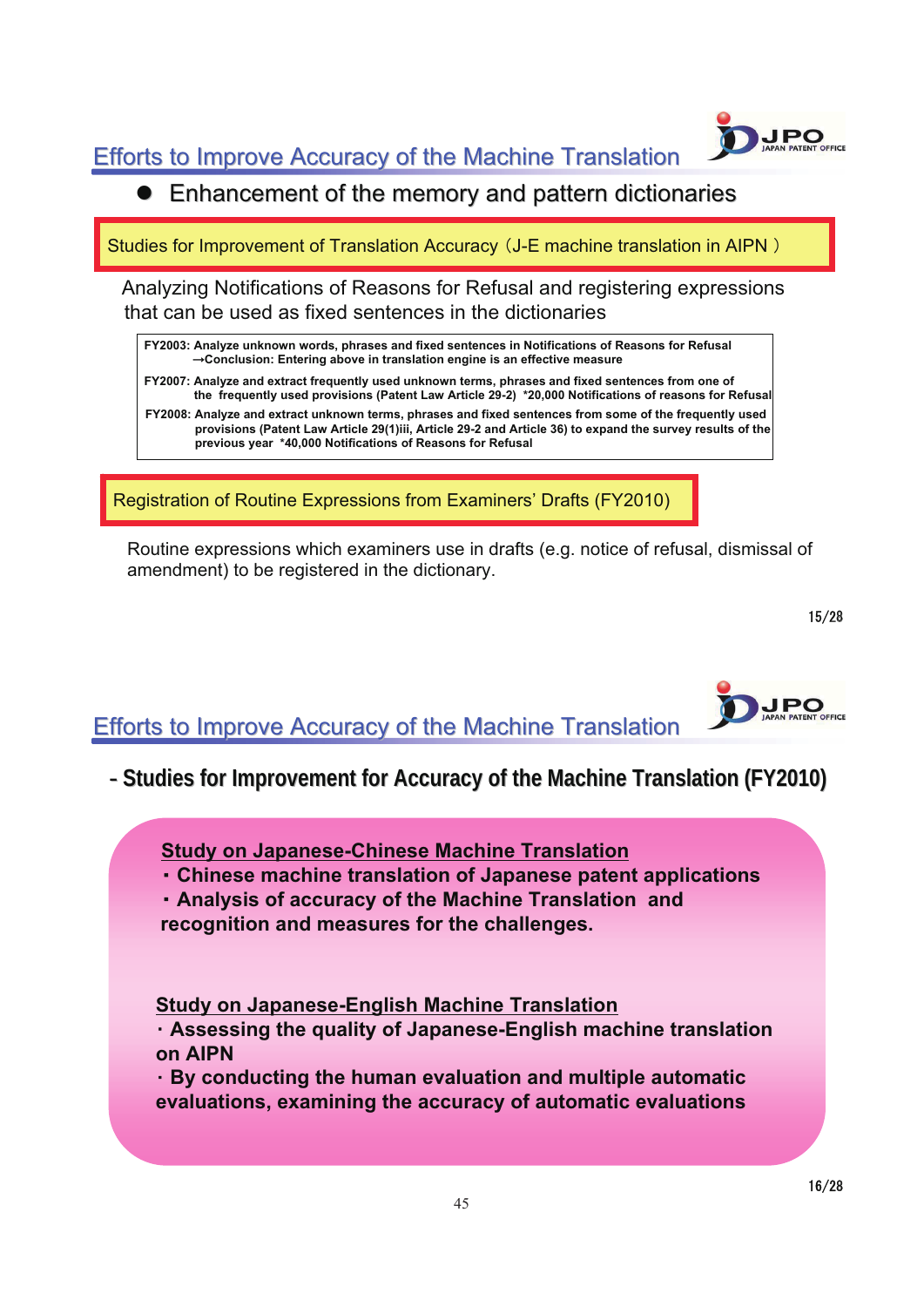

# **4. Future Vision of the Machine** *Translation Utilization Conducted Translation Utilization Conducted by IP5*

 $17/28$ 

**JPO** PATENT OFFICE

## **IP5 Meetings and Foundation Projects**



 $18/28$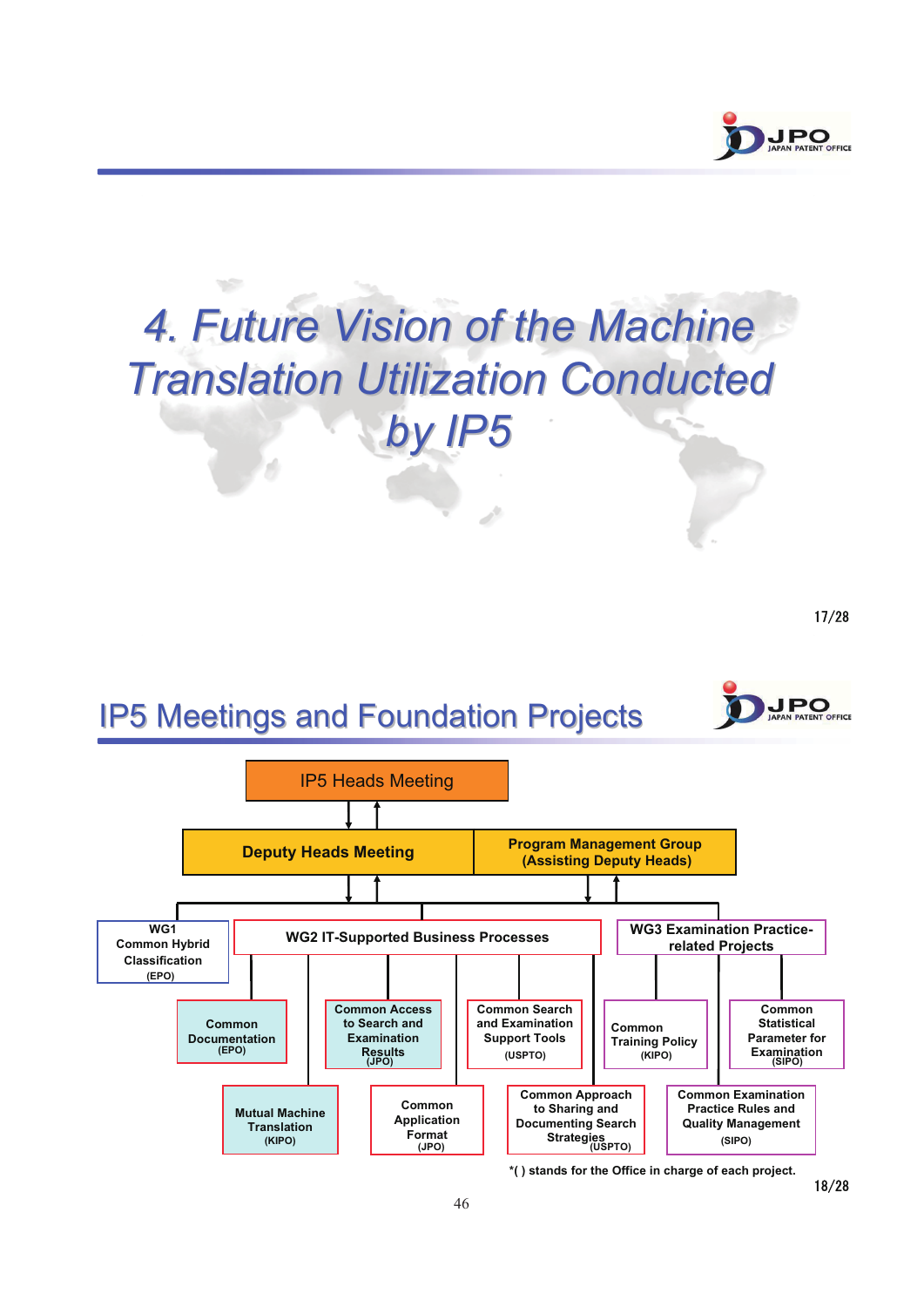## **Mutual Machine Translation**

- Understanding of the Current Quality and the Quality Goal -

**JPO ATENT OFFICE** 

.............................. Aim: "To help the offices overcome the language barrier of patent information and allow **greater access to each other greater access to each other's patent information. s patent information."**

#### **Quality Assessment of Machine Translation Quality Assessment of Machine Translation**

 **Non-English speaking Offices (i.e., JPO, KIPO, and SIPO) submitted sample sentences by extracting and machine-translating. English-speaking Offices (i.e., EPO and USPTO) assessed samples by IP5 agreed 5-point scale.** 



**Understanding the current translation quality non-English speaking Offices provide**

**Definition of the "Fit for purpose" Machine Translation Quality** 

**The target quality level was set to fulfill each purpose.**

**1) The level of quality which is suitable for prior art searching (score 3)**

**2) The level of quality which is suitable for substantive examination (score 4.5) 3) The level of quality which is suitable for post grant use (score 5)**



**Clarification of the target quality of machine translation under the framework of IP5 worksharing**

## **Mutual Machine Translation**



 $19/28$ 

- *Improvement of the MT Service by IP5 cooperation* -



**Based on the feedback, non-English speaking Offices will upgrade the machine translation system to improve the accuracy (From January, 2012).**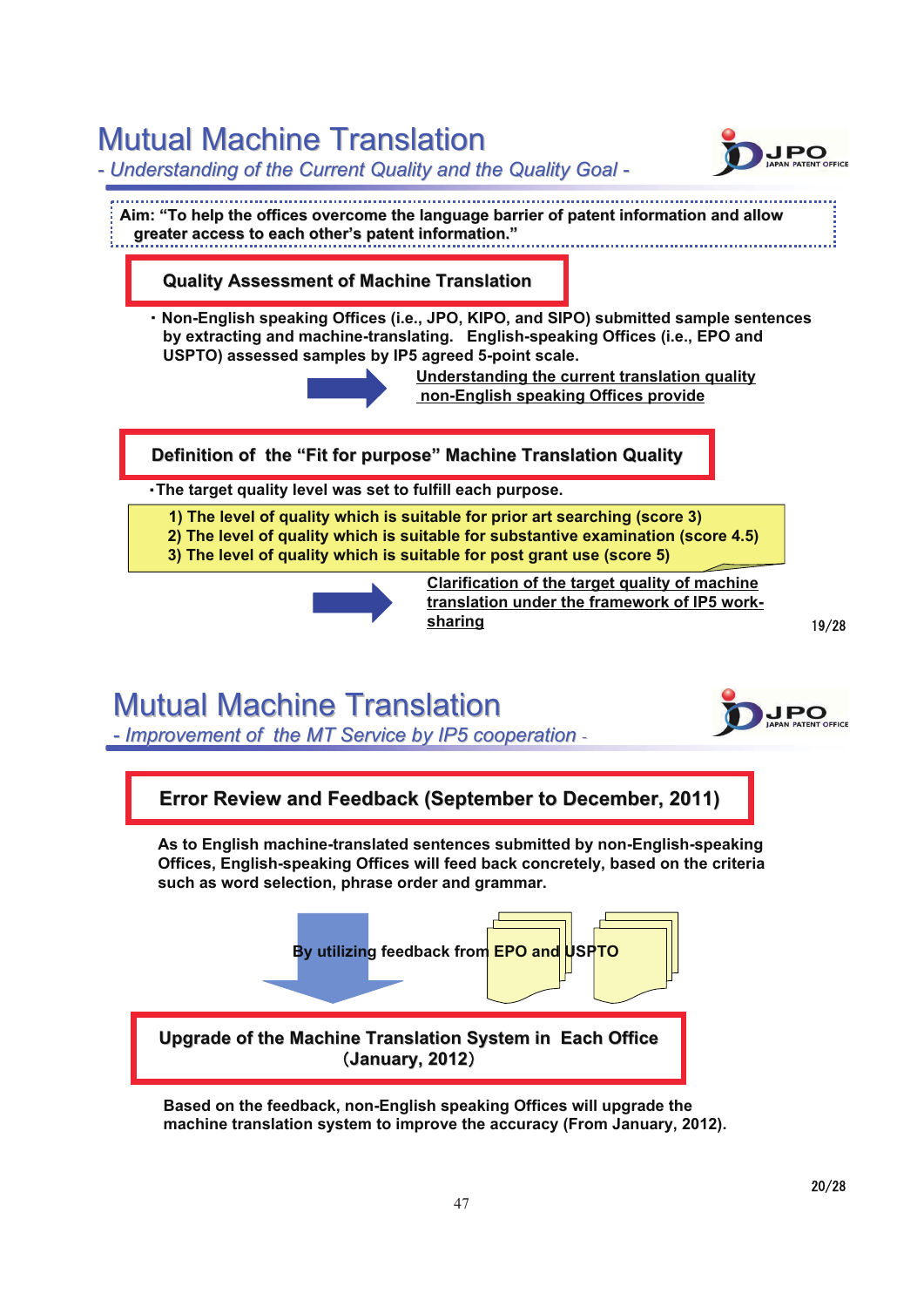## **Common Documentation Database**



 $21/28$ 

*- Establishment and Improvement of In-house Database house Database -*

- 
- **In-house databases to be constructed by collecting document types which each Office frequently cites. hich each Office frequently cites. The current data exchange scheme to be improved. The current data scheme to improved. (Example standardization of data exchange, data exchange, medialess exchange, etc.) medialess exchange, etc.)**
- The use of text data and the machine translation enable users to use easy-to-read languages as much as
- **possible. possible.**



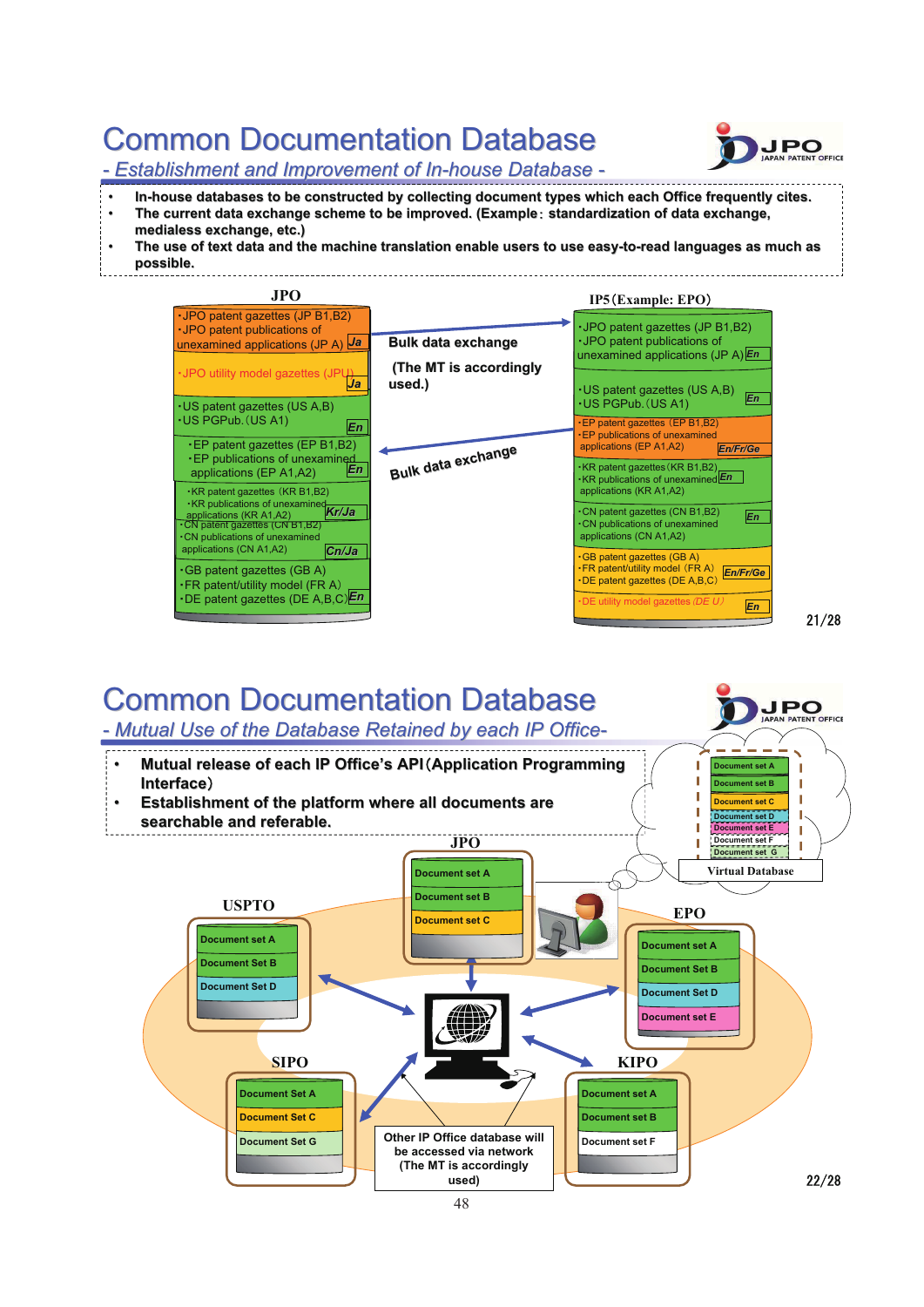## Common Search and Access to Examination Results

**JPO** 

 $-$  *One Portal Dossier (OPD) -*

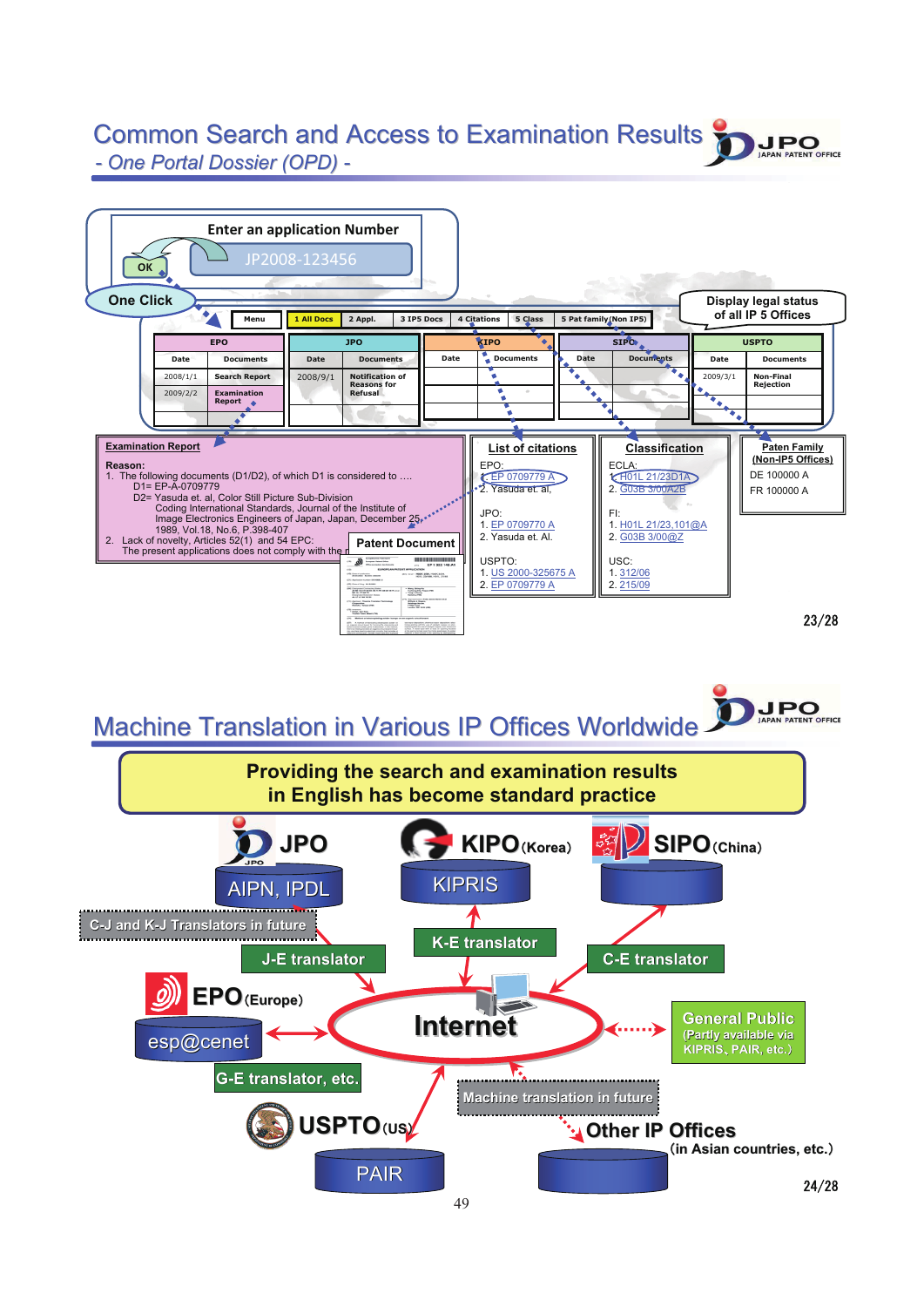

## *5 Future Plan of the JPO* **Operations and Systems, and Further Utilization of the** *Machine Translation Machine Translation*

 $25/28$ 

#### The JPO's New Search System

#### Goal:

- Constructing the state-of-the art IT environment, which enables the leading, speedy and accurate examination.
- Establishing the environment of patent information utilization which contributes more greatly to R&D and the management strategy of companies and universities.

- Introduction of the following search function and system to be considered.

Cross-lingual search system (Chinese, Korean, etc.) lingual search system (Chinese, Korean, etc.)

 $\Box$  Concept search system, etc.